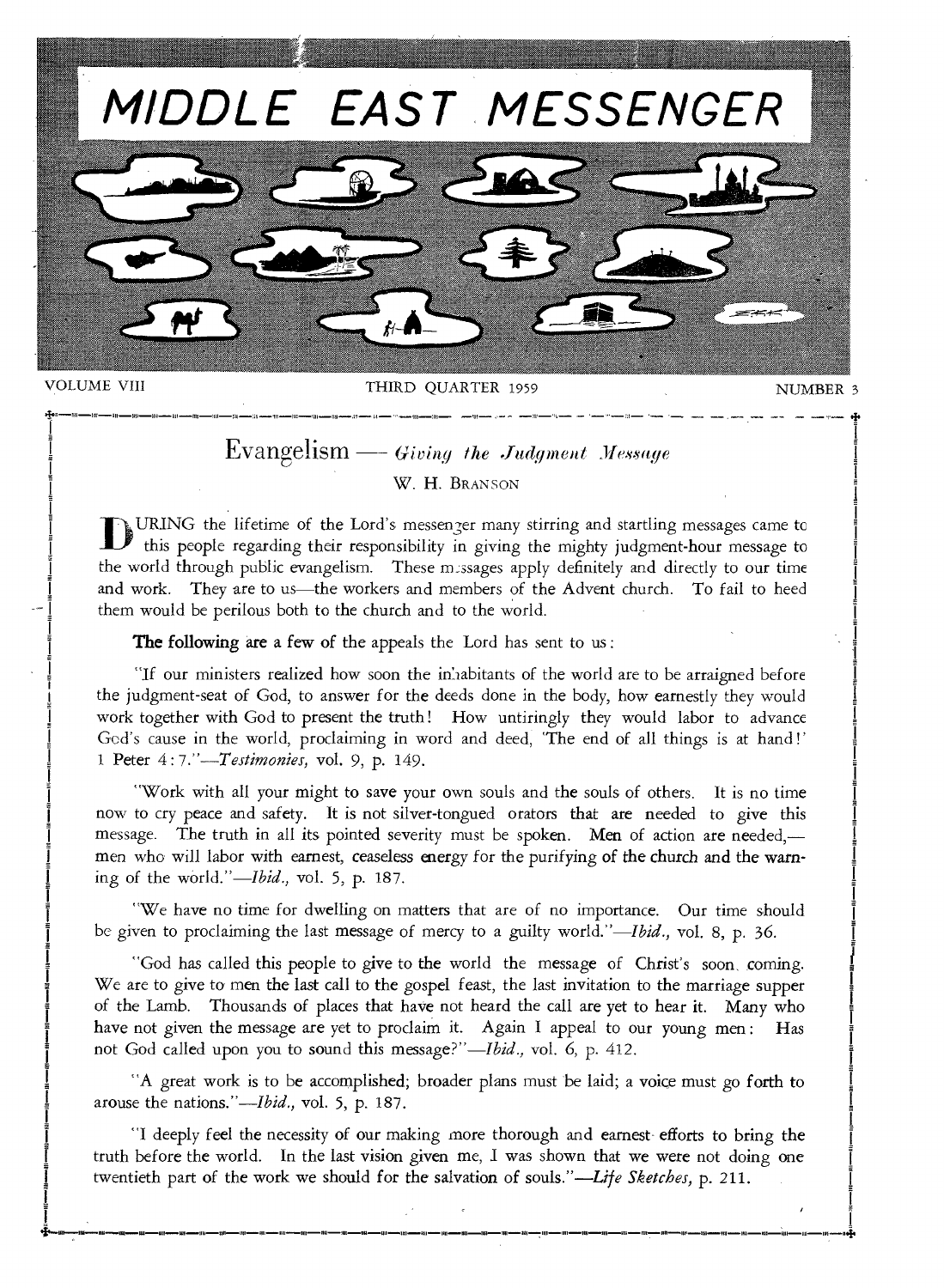### **DAR ES SALAAM HOSPITAL CLOSED**

ROBERT E. OSBORN, *Treasurer* Middle East Division

When the wall was being built at the Dar Es Salaam Hospital in Baghdad, Iraq, an opening was left in front for the main entrance, and a metal gate was hinged in place. However, the gate hinges became rusty and almost unserviceable due to disuse. This is the way it should be in a hospital, for such an institution rarely has need for a gate.

Early in June 1959 the Dar Es Salaam Hospital main gate was used for the first time as Doctor William Wagner (medical director) and R. G. Ubbink (business manager) loosened up the hinges, creaked the gate to its closed position, and turned off the lights of the institution. People from from all walks of life came up to the closed gate and peered into the hospital grounds in wonderment. They could not believe the hospital was closed and that they couldn't see their doctors. Near the end of July the gate was reopened, but under the management of the government, which had taken the institution over on a negotiated basis, and with doctors from eastern Europe.

The hospital was established in 1946 on Rashid Street (the main street of Baghdad) in loaned quarters, and developed a good reputation in the community. About five years later the government made some land available to the denomination for use as a medical institution on a 90-year lease basis, and an efficient fully equipped and modern hospital was erected and began operation in 1955. Improvements in facilities and services were made each year, and the influence of the institution was felt throughout

Iraq and in surrounding countries. The denomination provided a very efficient and capable group of doctors, nurses, technicians, and administrators from a number of countries.

Under the new government in Iraq a trend toward nationalization of medical services became quite apparent early in 1959. Coupled with this was the expressed intention to rid the country or as much western influence as possible. While the actual nationalization of medical services has not fully materialized due to an apparent change in attitude, the latter aspect progressed at a steady pace and resulted in deportation orders for all of our American medical personnel and one family from a country adjoining Iraq.

Negotiations with the government took about two months, and the final agreement calls for the recovery of a sizeable percentage of the net denominational capital investment.

Some of the personnel from the hospital have been reassigned to our hospital in Benghazi, Libya; some to other divisions, and a few have returned to their homelands. Negotiations are under way with schools of nursing to permit our student nurses to complete their training.

All have departed from Iraq with the feeling that the Dar Es Salaam Hospital has left a tremendous influence on the thousands of persons who have come through the open gate to the hospital proper, through the entrance to the clinic established to help the poor and needy, or into the chapel which was used regularly for church and evangelistic services.



*For our beloved friends Elder and Mrs. Appel our prayers and best wishes* 

Elder G. J. Appel, served two four year terms as president of the Middle East Division. Because of the faithful services of Elder and Mrs. Appel and the many memorials they left behind, the Middle East can never forget them. Recently Elder Appel has worked hard to encourage liberal giving for the second quarter 13th Sabbath Offering in Sabbath schools in the northwestern part of America. Since part of the overflow was for the Middle East he sometimes spoke four times on one week end. We are glad that the Appels remember us in the Middle East.

#### HOW TO DIFFER WITH THE BRETHREN AND YET LOVE THEM:

"Is it possible to differ with our brethren and love them still? Is it possible to stand strongly and uncompromisingly for what we believe to be right, in opposition to brethren who stand just as strongly for opposing methods, and love them just as greatly as though they agreed with us? It is possible for even men of the world to do this, and surely this should be possible between brethren. How often we see this demonstrated in legislative bodies of the world. I have watched the Congress of the United States and the Parliament of Great Britain, and have seen them on opposing sides earnestly contend for what they believed to be right. They became even vehement in their discussions, but at the end of the debate I have seen these men leave the chamber, arm in arm, evincing their warm, personal friendship. On the other hand, I have seen professed Christians become so incensed and stirred in debate that they became personal enemies. What a contrast (Continued on page 8)



*Main building of the Dar Es Salaam Hospital, Baghdad*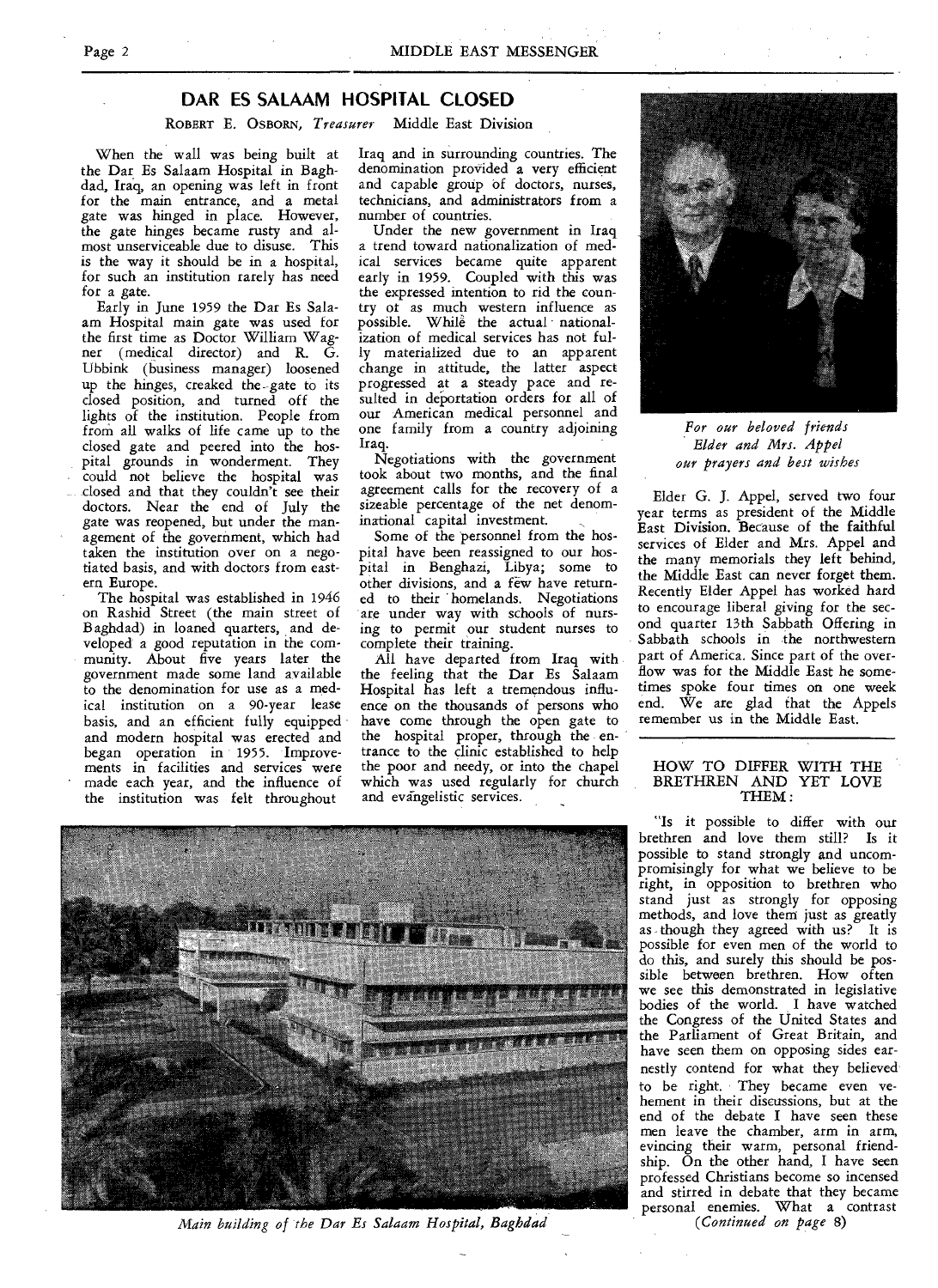#### THE TONGUE

"There are but ten precepts of the law of God, and two of them, so far as concerns the outward organ and vent of the sins there forbidden, are bestowed *on the tongue* (one in the first table, and the other in the second table,) as though it were ready to fly out, both against God and man, if not thus bridled." Leighton.

A SWEARING MAN CONVERTED 'A story: Dr. - left his residence on horseback towards the lower part of the main street. He had not proceeded far when he met a wellmounted man, who was much excited with liquor. He hailed the doctor in *an* earnest and rather bluff manner. The latter stopped and looked him steadily in the face. Soon the excited man asked, "Have you seen a young man *passing* this way with a wagon?" The doctor replied in the negative. From the lips of the inquirer soon escaped a number of profane and foolish oaths respecting the strange appearance of the team and driver.

The doctor sat still on his horse, greatly moved with compassion, and tenderly but steadily fixed his large eyes on the face of his neighbor. Presently the excited man asked for some trifling favor. The doctor promptly *gave* it, *saying,* "I take *great* pleasure in doing anything to oblige you, although you have greatly hurt my feel-<br>ings." The other replied, "How can The other replied, "How can that be? I did not intend to do so." The doctor replied, "You have spoken very disrespectfully of my best friend." The reply was, "What do you mean? I have said nothing against anyone." The doctor answered, "The best Friend I have in the universe is God. Both to you and me He has done more kindness than all others besides. You have used His name here in my presence in a very profane way, and you ask, "What have I said to hurt your feelings?" Can I hear my God and Saviour spoken of contemptuously, a n d not be hurt?" "Sir," said the man, "I ask your pardon." The doctor replied, "My pardon is nothing. I am a worm of the dust. Like you, I must soon stand before the judgment-seat of Christ, and give up my last and solemn account. Ask pardon of God." By this time the countenance of the man betrayed shame and remorse, and he said, "Sir, allow me to ask your name." The doctor said, "Oh, that is a matter of no *importance. I* shall soon meet you at the bar of God. I hope for salvation through the grace of our Lord Jesus Christ. Do you?" Thus saying, he bade good-bye to the excited man, and rode away. Neither party in this strange interview knew the name of the other.

About nine or ten months after this, the doctor was delivering an address on temperance, and when the meeting

After years of service in China as an educator, Elder Geraty and his family were called to Middle East College in 1951. Since that time Doctor Geraty has served as president of this institution, and part of the time he was also the secretary of the division educational and missionary volunteer departments. To strengthen the educational standing of the College he was encouraged to work on his doctorate while on furlough. For this purpose he was given a longer leave of absence than usual. The Lord blessed him with *success* in *this* undertaking, and he came back with his doctor's degree.

Now the General Confererce has decided that his talents 'should be shared by the world field. Consequently he will soon be moving his family to Washington, and He will take up his new duties as associate secretary of the General Conference department of education. Larry, his elder son will spend another year at Newbold College in England.

was over, a man well-dressed and having an appearance of respectability, came to him and said, "I suppose you do not remember me." "I do not," was the reply. "Do you remember," said he, "that last summer you met a man at the corner of F. and F. streets and reproved him for swearing?" "I do," said the doctor. "I am that man," he replied. "I went home distressed, and wondering who you were. I described your appearance to my son. He told me you were a minister of the gospel, and gave me your name. Since that day I have drunk no liquor; I have stopped swearing; and that is not all"—tears started in his eyes— "the best of all is, I hope God has converted my soul." THE LAW OF GOD, pp. 279-281. (by Plummer).

The Geratys have a host of friends all over the Middle East, and they will be greatly missed. During much of their stay here Sister Geraty has taught in the English church school at the division compound. We have noticed that Doctor Geraty never looked at the clock to see if it was time to go home. He has given unstintingly of his service to helping the young people of the Middle East. We wish the Geratys much of God's blessing in their new field of influence. The great reunion to take place at the coming of our Lord is much desired by all of us. In that day we will not need to say "Farewell," or "Goodbye." We long for the day when there will be no more partings.

At the time of this writing it is not known who the new president of Middle East College will be, but the General Conference Mission Board is looking diligently for a strong leader who can come forward soon.

#### ADMONITION AND WARNING

"Cease to dwell upon the shortcomings of others. Keep the tongue sanctified to God. Refrain from saying anything that will detract from the influence of another; for by indulging in these words of criticism you blaspheme God's holy name as verily as you would were you to swear. I am instructed to present these things before you that you may *see* how you dishonor the name of Christ Jesus." Mrs. E. G. White, in sermon preached in 1906. Quoted in "Academic Bible Doctrines" by Charles A. Burman, 1931 edition, p. 58.



*Dr. and Mrs. T. S. Geraty, Larry, Ronald, and Kathleen* 

#### DOCTOR T. S. GERATY TO WIDEN HIS CIRCLE OF INFLUENCE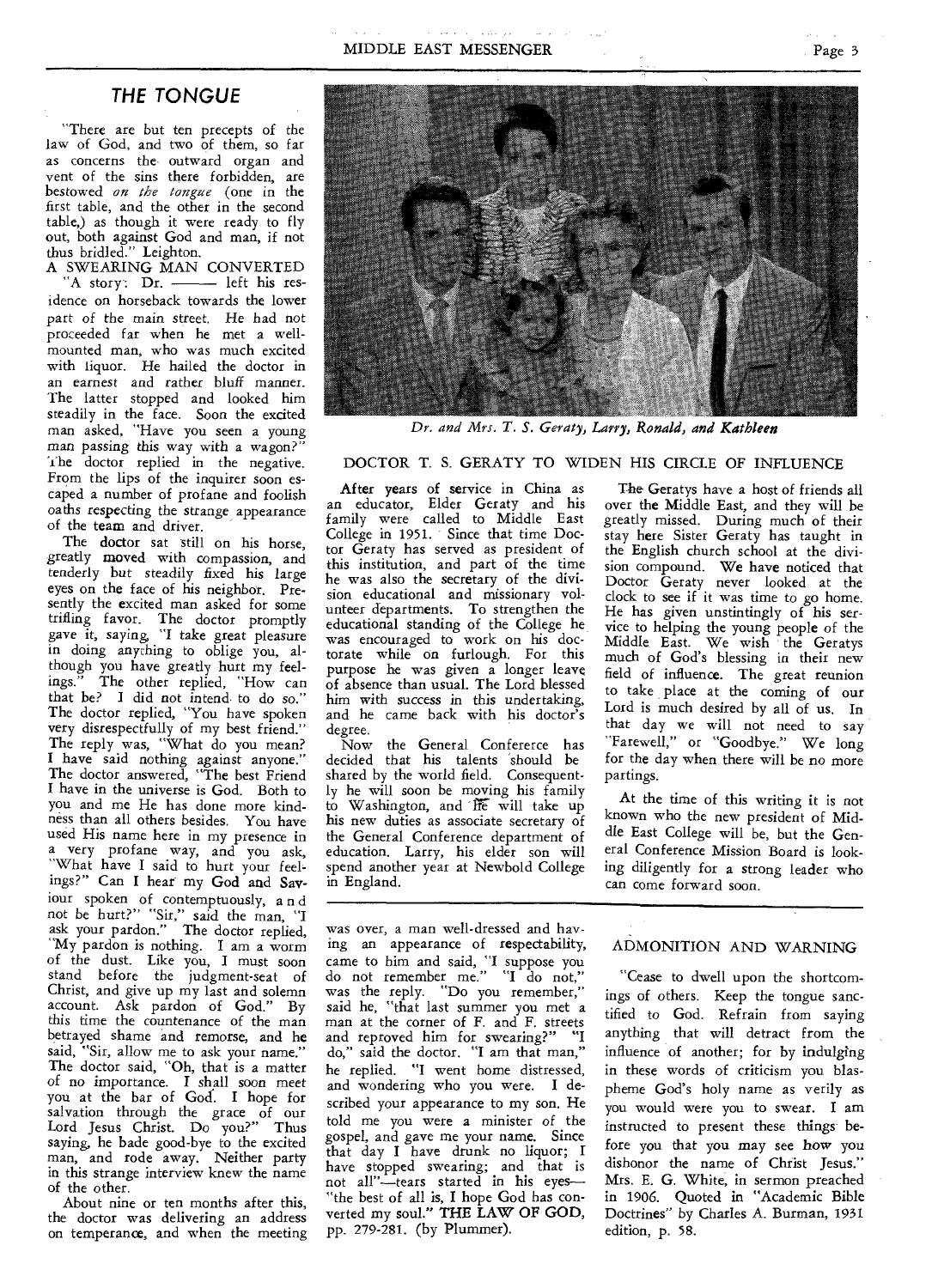## **TWO EGYPTIAN GIRLS MARRY LEBANESE** WELCOME



Elias Estephan and Yvonne Ghali were married in Egypt by Pastor A. G. Zytkoskee shortly after the groom had secured his B. A. degree in Theology at Middle East College in 1959 graduation. The bride has been employed in the Nile Union office for a number of years. Elias has been called by the S. D. A. Church in Lebanon to take up wcrk as a ministerial interne.

Antoine Jabbour, the secretarytreasurer ,of the S. D. A. Church in Jordan, was recently married to Latifa Farag, who has done stenographic Work in the Middle East Division office for several years. The bride and groom are both B. A. graduates from Middle East College in Beirut, Lebanon. It was at this institution that they became acquainted with each other.



*Vacation Bible School instructors at Tabriz, Iran* 

# TO ELDER AND MRS. WILCOX

When Elder Figuhr came to the November division committee meeting, in 1958, we were happy that he brought with him Elder R. A. Wilcox our new division president. And he remained with us until springtime visiting all of our main centers of mission work. Then he returned to his homeland to make all arrangements for moving to the Middle East. On August 8 the S. S. ALIDA GORTHAN anchored in the port of Beirut with Elder and Sister Wilcox on board. Since it was Sabbath afternoon they waited until the next morning to disembark.

The birthplace of Elder Wilcox was Marshfield, Oregon. During his childhood and youth he lived in Oregon, California, New Mexico, and Virginia. After his baptism in 1928 he attended Shenandoah Academy, graduating in 1931. He took his college work at Washington Missionary College, from which he graduated in 1936. For the following three years he was employed in pastoral evangelistic work in the New Jersey Conference. From 1938 to 1958 he labored in the South American Division. First he was president of the North Coast Mission (Brazil) for ten years, then he was president of the Rio Minas Mission (Brazil) for parts of two years. Then for ten years he served as president of the East Brazil Union. So when he came to serve as president of the Middle East Division, in 1958, he came with a background of many years of experience.

And now that his wife has come with him we wish to extend a hearty welcome to them both. His wife was formerly known as Miss Violet Numbers. She has a number of years of experience working in the Review and Herald Publishing Association, and in the mission field. She is a very talented lady, and we know that she will be a great help to her husband, and a real encouragement to our workers and believers as they come to know her. So we wish Elder and Mrs. Roger A. Wilcox the rich blessing of heaven as they come to live and work among us.

The Wilcox family also includes two young men. Carl Wilcox is nineteen years old, and Robert Wilcox is seventeen. They are studying in Newbury Park Academy in California.

#### FROM HERE AND THERE

\* A telegram was received June 19, from Cairo as follows :

"WITH GREAT ZEAL AND COURAGE SIXTY-SIX ATTENDANTS IN COLPOR-TEUR INSTITUTE UNITE IN ONE AIM CONSECRATION E 0 R LITERATURE MINISTRY THIS SUMMER.

(Signed) HILMY ANTAR"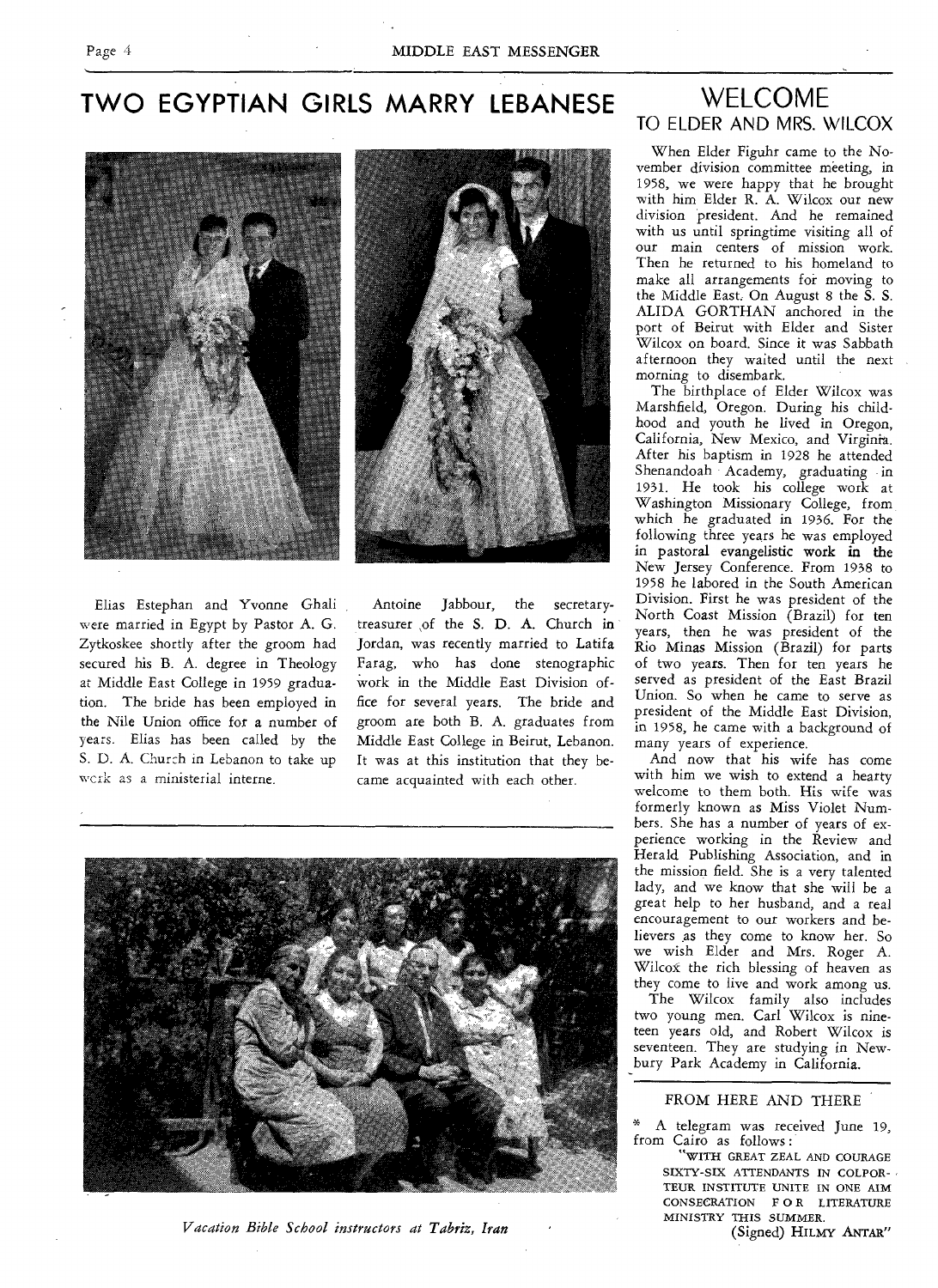MIDDLE EAST MESSENGER Page 5

## FROM HERE AND THERE

#### *MIDDLE EAST DIVISION*

Brother Ibrahim Swaidan went to the United States on a short leave of absence to visit relatives whom he had not seen for many, years. His family remained in Lebanon.

\* Among our visitors in Beirut in recent weeks have been Elder and Mrs. Cecil Guild from Burma, where he is president of the Burma Union; Elder J. R. Spangler, Ministerial Association secretary of the Far Eastern Division, and his family; Doctor J. W. Schnep-per, chief surgeon at the Manila Sanitarium and Hospital in the Philippines, and his family; Miss Elizabeth Redelstein, returning to the United States from the Taiwan Sanitarium and Hospital which she and others assisted Doctor H. W. Miller in opening and operating; Mrs. Ida Gjording of California; Doctor Linnie Black of Miami; and B. J. Jacques and family of East Pakistan. The Jacques made a number of visits here and there with Brother Jacques' sister, Mrs. K. L. Vine. Dr. William Wagner and family are enroute to the United States for furlough. Dr. Wagner will take a residency in surgery. In Athens, Greece, little Ruthie Wagner sustained a skull fracture which kept her in the hospital for about ten days, and delayed the family on their homeward journey. We are happy for the report from the doctor that she is able to eat and walk, and appears to be recovering nicely. Doctor Wagner is the medical secretary for the Middle East Division, and was the former medical director of the Dar Es Salaam Hospital.

Due to the closing of the Dar Es Salaam Hospital a few staff members have been granted a permanent return to their homeland. On this basis R. G Ubbink, the business manager, and his wife, Dr. Joy Ubbink, with their two children, and Miss Elizabeth Canaday have returned home. Dr. Dorothy Turner, having completed her term of service, also returned to the States.

The decision to print the first edition of the Arabic Junior Baptismal Manual is good news for the field. This will be very helpful to teachers, M. V. leaders, and evangelistic workers.

While only one Vacation Bible School was reported, in this division in 1958 yet a good number are being planned for 1959's summer season. Pastor Anees Haddad found slight consolation in the fact that five other world divisions reported no VBS for 1958 while we did have one. One other division had only two, and still another division held only five. This summer we surely ought to exceed these reports. We are greatly dissatisfied with our meager attainments in this type of work, and we hope to climb the scale of achievments to something much more commendable.

#### We were happy to have visits from Elder F. D. Nichol, editor of the REVIEW AND HERALD, in Istanbul, Turkey; Beirut, Lebanon; and Cairo, Egypt; in July, as he was making his tour around the mission fields of the world. We were sorry that due to an auto accident in England he was compelled to use crutches while in our field. For this reason he gave his public

he did inspire our folk. Workers throughout this division feel indebted to God and the General Conference for sending Elder Walter Schubert to our field to conduct Ministerial Institutes in Lebanon, Egypt, Iraq, and Iran, and to visit Turkey. Those evangelistic schools have certainly meant much to our worker family in the Middle East

messages while sitting down, but how

Pastor W. E. Olson and family have moved from Baghdad to Beirut, where he has taken up his work at the division headquarters as Ministerial Association secretary.

Miss Nazeera Ghazal has joined the division office family as a stenographer, and Miss Latifa Farag, now Mrs. Antoine Jabbour, was called to work in Jordan as a teacher.

Leif Jenson and family have been staying at the division compound awaiting the arrival of their goods from Baghdad, and the finalizing of plans for a possible physiotherapy unit i n Amman.

Dr. S. H. Horn, of the Potomac University, brought a group of some eighteen persons to visit the Bible lands. Dr. A. F. Johns, once a member of the Middle East College faculty, assisted Dr. Horn on this tour.

Dr. Alanzo Baker brought a group of about thirty tourists, part of whom were Adventists, on a sight-seeing visit They were pleased to visit our division and college installations. A number of missionaries were their guests at a dinner • appointment in the Commodore Hotel one evening.

Pastor G. A. Keough and family left Beirut early in July returning to England for their furlough. We wish them a pleasant and profitable stay while there.

#### *IRAN*

The Iran annual campmeeting was held in Julfa, Isfahan July 23 to August 1. Members from the various churches gathered there to enjoy the spiritual uplift. R. H. Hartwell, the division secretary, was present for a week and spoke twice daily. In the morning he conducted a workers' meeting, and at night he held the evangelistic service. Plans for the future of our work in Iran were discussed. It was good not only to have the R. C. Skinner family back, but also to have two overseas families who have joined the Adventist family in Iran since the last

campmeeting, namely. the J. L. Sprouts and their daughter Margaret, and the Ivan C. Peacocks.

\* It was also good to hear of the Vacation Bible School of some eightytwo children that was conducted for fifteen days in Tabriz. Leaders in this project, aside from Pastor Salakian, were Miss Hranoush Avedissian, and Mrs. Melcom Gasparian. There were three separate classes taught in this VBS.

\* It was encouraging to find one of the Dar Es Salaam Hospital nurses returned to help with the physiotherapy rooms in her own country. Miss Shamiram Ameer is to be associated with Brother and Sister Peacock in this work on Pahlavi Avenue in Tehran.

In surveying the needs of Iran it was found that Adventist companies especially needing spiritual leadership were the group at Abadan, on the Persian Gulf, and the church at Rezaieh in the extreme northwestern area of Iran.

A student colporteur from Middle East College had such good success that he is reported to have earned a third of a scholarship, during his first week of canvassing.

\* H. M. Morovati, principal of the Iran Training School, and J. L. Sprout, the advisor, reported that they expect an increase in the enrollment of this school, during the 1959-60 school year. In fact they stated that without\_ doubt the enrollment will be double that of the past year.

*EAST MEDITERRANEAN UNION* 

Brother George Khoury has been dividing most of his time between the colporteurs in Jordan and those in Lebanon. Brother Salam Aboujawdi, while waiting for the evangelistic Auditorium to open in Beirut, has been assisting the summer colporteurs to become more efficient. The local publishing department secretary in Jordan, Brother Shehada Halibi, has been busy with nine student colporteurs.

Miss A. Ruby Williams has written of her experience in helping with one of Elder Detamore's three week efforts during her furlough. She expects to return to Lebanon in September.

Brother A. W. Fund has been kept busy trying to see that the Arabic church building and the Auditorium, in Beirut, are completed in the best way. Both he and Sister Fund have given very good help in the Y. P. M. V. camps in Beskinta, Lebanon.

The Beirut VOP office has moved to the third floor of the new Auditorium. Brother Munir Deeb is working there, and Brother Michael Katrib has also come from Jordan to help with this work. Miss Evelyn Dikran and Mrs. Rose Katrib each helped for a short time.

George Khoury, assistant publishing department secretary for the East Med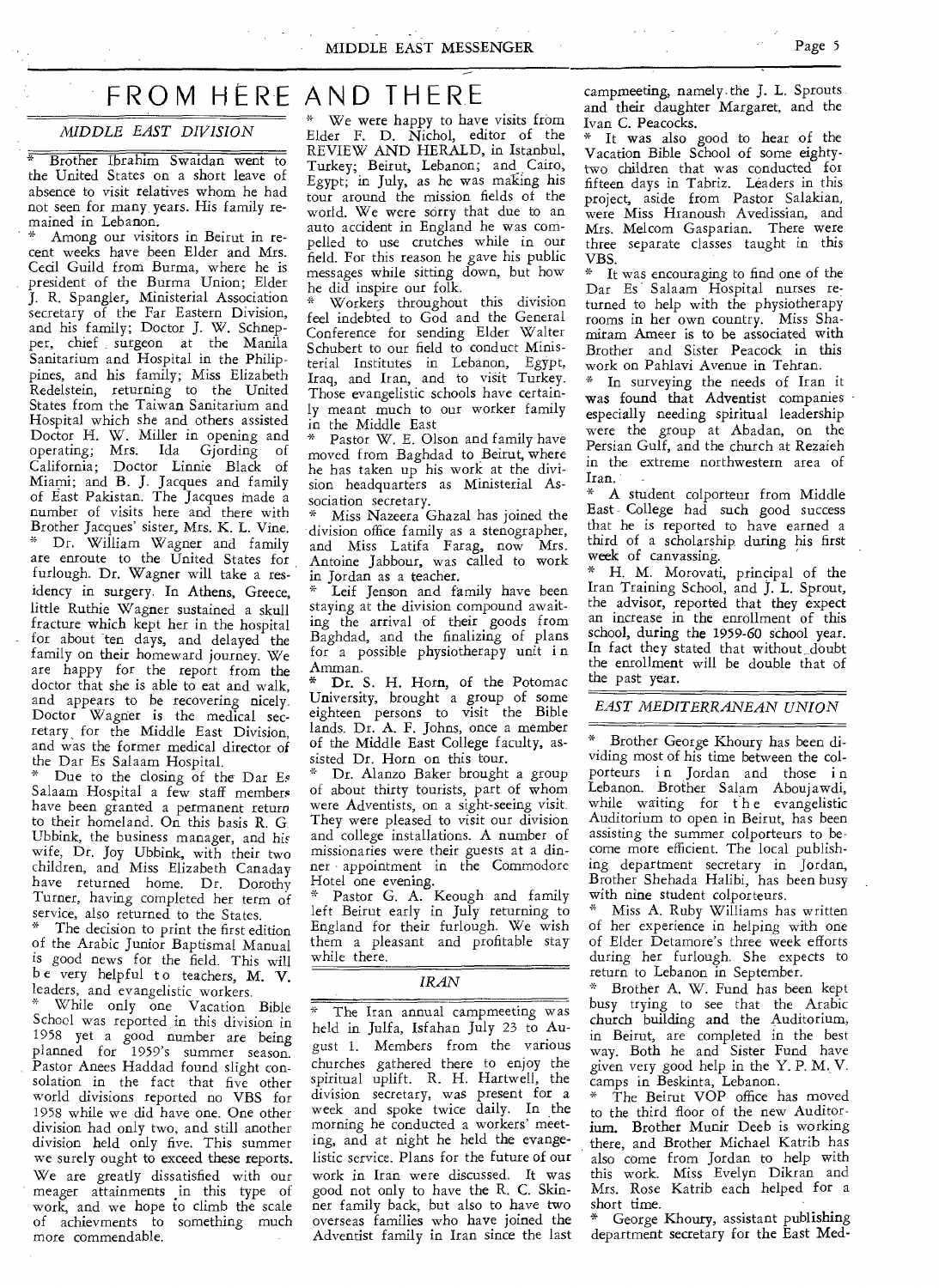iterranean Union, reports 23 colporteurs in the field on the first of August.

Mrs. Rudolph Aussner has returned to her home in Beirut after a brief visit to Germany where Pastor Aussner's mother was sick and needed her care.

|    | r |
|----|---|
| ., |   |
|    |   |
|    |   |
|    |   |

Pastor P. G. Crestakos has been appointed president of the S. D. A. Church in Cyprus.

\* Brother A. N. Barlas, director of the Cyprus VOP Bible Correspondence school writes of the good work Elder P. G. Crestakos is doing over there. They are visiting all VOP graduates. One graduate has decided to be baptised, another has started to keep the Sabbath. This is very good news.

Lucy and Eddie Leontides, who have been in England are visiting their family in Nicosia for a time this summer. Lucy may return to England to continue her music studies.

#### *IRAQ*

Pastor Anees Haddad made a visit to Iraq. They held **their biennial**  session August 6 and 7, with Campmeeting and Junior Camp following.

Mrs. Jean Stinnett and her family passed through Beirut on their way from Kuwait to the U. S. A. They reported that Pastor Salim Majeed **had**  recently visited them and received their tithes and offerings. Mrs. Grace Stinnett and her husband are still in Kuwait, and they have sent their children to the Vincent Hill school in India.

\* Miss Nowal Abdul Messih from Iraq is on leave. We hope for her good progress in building up her constitution as a result of prolonged rest from her regular duties.

\* Other visitors in Beirut from Iraq are Miss Evelyn Dikran and Miss Ghazala Khalil, as well as Najeeb Saaty. And more recently Mrs. Nasif Hasso and Serena have come to Beirut as summer visitors.

#### *LEBANON*

Four young peoples' camps are being held in Lebanon this summer. Right after the schools closed in June a Leaders' Training Camp was conducted by the Division M. V. secretary, Pastor Anees Haddad, assisted by the newly chosen M. V. secretary for Lebanon, Salim Hasbany, and others. Following this camp there was a Senior M. V. Camp, and a Junior Camp, also conducted in Beskinta under the direction of Salim Hasbany. There will also be an Armenian Junior Camp in the same place conducted by Pastor Manoug Nazirian. There were forty campers at the Leaders' Training Camp, and there was an, excellent spirit of fellowship and love manifested throughout, and many requested that such a camp be held annually. The Senior Camp that

was conducted by Salim Hasbany in July was the first camp held in Lebanon for youth between the ages of sixteen and twenty-two. Much credit should go to Brother Salim for the able leadership which he gave to this camp. \* Vacation Bible Schools are also be-

ing conducted in Lebanon this summer, both for Arabs and for Armenians.

Mrs. Michael Katrib has been called from Jordan to teach in Lebanon. Her first assignment was in the summer camps, and she has given some help in the VOP office.

Elias Estephan has returned from Egypt where he was recently married to Miss Yvonne Ghali. He has been invited to serve as a ministerial interne in the Lebanon field, and it is expected that he will connect with the evangelistic team at the Beirut Auditorium for a few months when it opens in October. In the meantime he has been assigned to serve as assistant colporteur leader for the summer colporteurs in Lebanon.<br>
\* Selem Aborientic who has done Salam Aboujawdi, who has done excellent work in Nicosia, Cyprus, for more than half a year, and who may be helping with evangelistic work at the Beirut Auditorium for a few months in October, has been giving fine assistance to the summer colporteurs in Lebanon. During this time he and Haifa have become the happy parents of a little lad called Ghassam.

Miss Aida Ghazal, the Bible Instructor in Lebanon, was made happy recently when a lady with whom she has studied for a long time was finally baptised by Pastor Hartwell..

Brother and Sister George Issa have moved to Sidon where they have reopened work. They are going to the homes and preparing the way for future meetings.

Brother and Sister George Moujabber have gone abroad to further their education. He was a teacher in the Beirut Junior Academy, and formerly Maha worked in the East Mediterranean Union office as a stenographer. Miss Mary Ghazal is again working in the Lebanon office, but with her increased training her help is even more appreciated than ever before.

The Seventh-day Adventist Church in Lebanon has moved its offices from Mousaitbe to the new Auditorium between the Museum and Hotel Dieu. These offices are located on second floor and above them are the offices<br>of the VOP Bible Correspondence VOP Bible Correspondence School.

Pastor George Raffoul recently reported having baptised two persons in north Lebanon Brother and Sister George Issa had studied with these individuals.

Pastor Manoug Nazirian recently baptised five candidates in the Armenian church in Beirut.

Early in August a baby girl came to the home of Pastor and Mrs. Ziky Hanawy and her name is Bushra (meaning "good tidings").

#### *JORDAN*

Pastor Chafic Srour reports having baptised four young people in July. They joined the Amman church.

• Pastor Anees Haddad conducted a Junior Camp for boys in Jordan. The campers numbered thirty-nine. Following that a camp was conducted for girls also, and Brother Naim Meshni was the director. These camps were excellent.

Dr. T. S. Geraty and R. H. Hartwell attended the Jordan biennial session and campmeeting July 8 to 12. At that time the following departmental secretaries were chosen :

Shehada Halibi, acting publishing secretary.

Antoine Jabbour, temperance secretary.

Naim Meshni, Education, H. M., M. V., and S. S., secretary.

Chafic Srour, Ministerial Association, public relations, and religious liberty secretary.

Brother Antoine Jabbour, secretarytreasurer of the S. D. A. Church in Jordan was married recently to Miss Latifa Farag. Their home is now in Amman.

Brother Ayoub Azar and family have spent a few months in Amman, Jordan. During this time Brother Azar has been helping Pastor Mousa Azar with public meetings in Mafrac, and lately he has been helping with Junior Camp work.

Two large Temperance rallies with moving picture film showings were held by the officers of the Jordan field. Pastor Chafic was told that 1,000 soldiers were present at one of these occasions.

Student colporteurs got off to a fine start early in July in the city of Amman. For the first time in the history of our work in Jordan a young lady enlisted in this work, Miss Aneesa Meshni is her name. She has been working with her nephew Farouk Fuad Samuel Haddad. They have both attended Middle East College.

\* Dr. T. S. Geraty and family visited the boys' Junior Camp in Jordan for a couple of days, and while in that vicinity Dr. Geraty baptized his son Ronald in the River Jordan. He had baptised his older son Larry there some years ago.

May 31 Brother Shehada Halabi wrote to inform us that his wife, Mary, had just presented him with a baby boy. They named their s o-n after Shehada's father Gibrial.

No less than sixteen public efforts were held in Jordan during the past two years according to the report of the president, Pastor Chafic Srour.

Several nurses have returned, from the Dar Es Salaam Hospital in Baghdad, to their •homes in Jordan. Among them are Miss Widad Meshni, Miss Muntaha Azar, Miss Huda Minda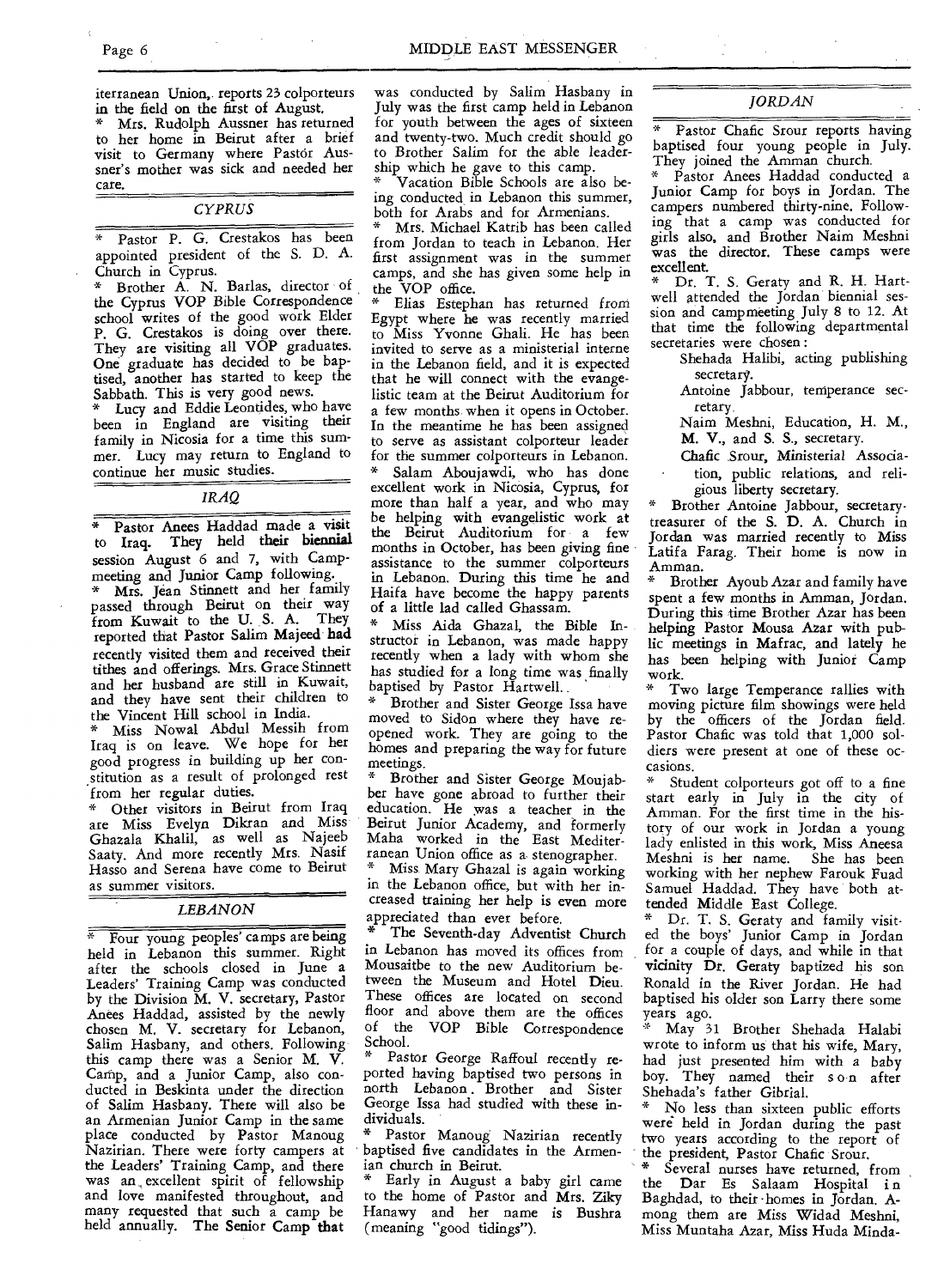nat, and Miss Maha Azer. Bishara Aziz also visited his relatives in Jordan while waiting for a visa to go to Benghazi. Muntaha has been serving as camp nurse at the Junior Camps.

\* Brother Najeeb Azar has been looking for suitable quarters in Jerusalem so that he may move his family there and make that the central point for his Palestine district. However, vacant homes are hard to find in that place.

*SYRIA* 

Our believers are trusting in the Lord and trying to serve Him as faithfully as possible.

\* We are told that the two colporteurs working in this field are having good success.

*TURKEY* 

The visit of Elder F.-D. Nichol in Istanbul w a s appreciated by our brethren there. Elder Nichol is making a journey around the world contacting believers everywhere he goes.

#### *NILE UNION*

At the end of the first four weeks of summer there were fifty-three colporteurs reporting, and the results are most gratifying. 2,430 books were sold in 8,038 hours, and the sales amounted to 747.420 Egyptian pounds. May God bless this work and those who did it for Him.

\* - Pastor Lesher is taking charge of the Nile Union Academy in the absence of Brother Cowles, who has gone on furlough.

Pastor A. G. Zytkoskee has made a visit to Benghazi to see our believers in the hospital there.

\* Plans are now being made for the regional week end meetings and the M. V. summer camps, as well as the Nile Union institute to be held by Elder Schubert of the General Conference Ministerial Association.

#### *BENGHAZI ADVENTIST HOSPITAL*

Brother and Sister Munir Masloub, laboratory technician and graduate nurse have gone to their home in Syria for a vacation.

The arrival of staff members from the Dar Es Salaam Hospital in Baghdad has helped to fill a very great need for personnel in Benghazi.

Staff members who have been transfered from the Dar Es Salaam Hospital to the Adventist Hospital in Benghazi, Libya, include : Dr. D. S. Karmy, Miss Gladys Hurd, Theo Williams, Miss Gladys Dandan, Miss Yonova Alajaji, Miss Fawzia Wadie, Miss Samira Deeb, Miss Kaokab Deeb, and from the nursing school Bishara Aziz.

Brother Wadie Yousef and family have taken a vacation in their home in Egypt.

Brother Rafic Issa and his family plan to spend the coming school year at Middle East College.

#### *MIDDLE EAST PRESS*

\* Middle East Press will be closed from August 30 to September 12, 1959 for its annual vacation. After vacation our summer hours will continue from 7 : 00 a.m. to 2 : 15 p.m.

The employees and staff have been very busy this summer preparing literature for our colporteurs. Arabic books completed this summer have been a new edition of *Steps to Christ, The Other Side of Death,* and *Modern Medical Counselor.* We are in the process of completing another edition of *Our Children* and this fall we will be publishing a new book in Arabic entitled, *The Christian Sabbath.* The first volume of *The Desire of Ages* in the Armenian language will also be completed soon. We have been encouraged by the sales reports from our colporteurs this summer.

Two of our employees Mr. Raymond Bitar and Mr. Naim Awais have recently completed new homes on properties near the press. We wish to congratulate them on their new homes and hope they will be happy and comfortable in them.

During his recent visit to the Middle East, Elder F. D. Nichol met with our editors to discuss common journalistic problems. Much help and inspiration was derived from his counsel. His suggestions will guide our editors as they prepare the type of literature the field wants.

Antar Yacoub, manager of the Nile Union Book and Periodical House, made a visit to the Middle East Press in Beirut to study with the management, problems pertaining to the literature circulation.

## Middle East College

*President,* Dr. T. *S.* Geraty *Dean,* K. L. Vine *Treasurer,* G. T. Gott

\* Pastor R. C. Darnell has been chosen to serve as acting president of Middle East College until the arrival of the successor for Doctor T. S. Geraty, who has been released from the College as of August 24, 1959.

The Commencement Exercises on June 28, 1959 at College Park were the climax of the 1958-59 school year. Those graduating included 8 secondary school seniors, 2 professional seniors, and 8 Bachelor of Arts degree candidates. We trust that as these young people go out into active service for the Lord they may be able to put into practice the valuable principles which they have learned at Middle East College. Elder A. G. Zytkoskee delivered the commencement address.

• On June 6, an impressive baptismal service was held at College Park chuch. Ten students followed their Lord in baptism. Elder K. L. Vine, church pastor, was the officiating minister. We wish them the Lord's blessing as they join the church family.

\* Middle East College was happy to welcome Dr. S. H. Horn and his group from the S. D. A. Theological Seminary who were on a guided tour in the Bible lands. They brought us much inspiration as they conducted the July 17-18 weekend services at College Park church. Dr. A. F. Johns, a former Bible teacher at Middle East College, brought the Sabbath morning message which was much appreciated. On Saturday evening an informal reception was held on the roof of the administration building, by the division and college for the Seminary guests

at which time they were presented with locally made souvenir letter-openers. During this summer Middle East College is offering a special English program. Eight students have availed themselves of this opportunity hoping

thus to prepare for entrance into regular classes during the ensuing school year.

The following personnel have been added by the board of trustees to the faculty and staff of Middle East College for the 1959-60 school year:

Miss Najla Aboujaudi, dean of women

Mr. A. Melikian, dean of men Mr. K. Khadduri, store manager

Mr. I. Hanna, farm manager Mr. H. Faimann, bakery staff

We wish them every success as they take up their duties at Middle East College.

At the end of the 1958-59 school year Miss E. M. Bryne, dean of women, left Beirut returning to the homeland. Two weeks later the dean of men, J. S. Russell, and his family left on furlough. We trust that they will

have a profitable period in the States. \* Elder F. D. Nichol brought great inspiration to the college family as he presented the Sabbath message on August 1, and also spoke informally in the afternoon.<br>\* The second

The second floor of the men's residence hall is nearing completion. This will certainly facilitate the accommodation for the young men. Also the foundations have been laid for the laundry expansion. \* Dr. T. S. Geraty, during a recent

trip to Jordan with his family, baptized his son, Ronald, in the Jordan River.